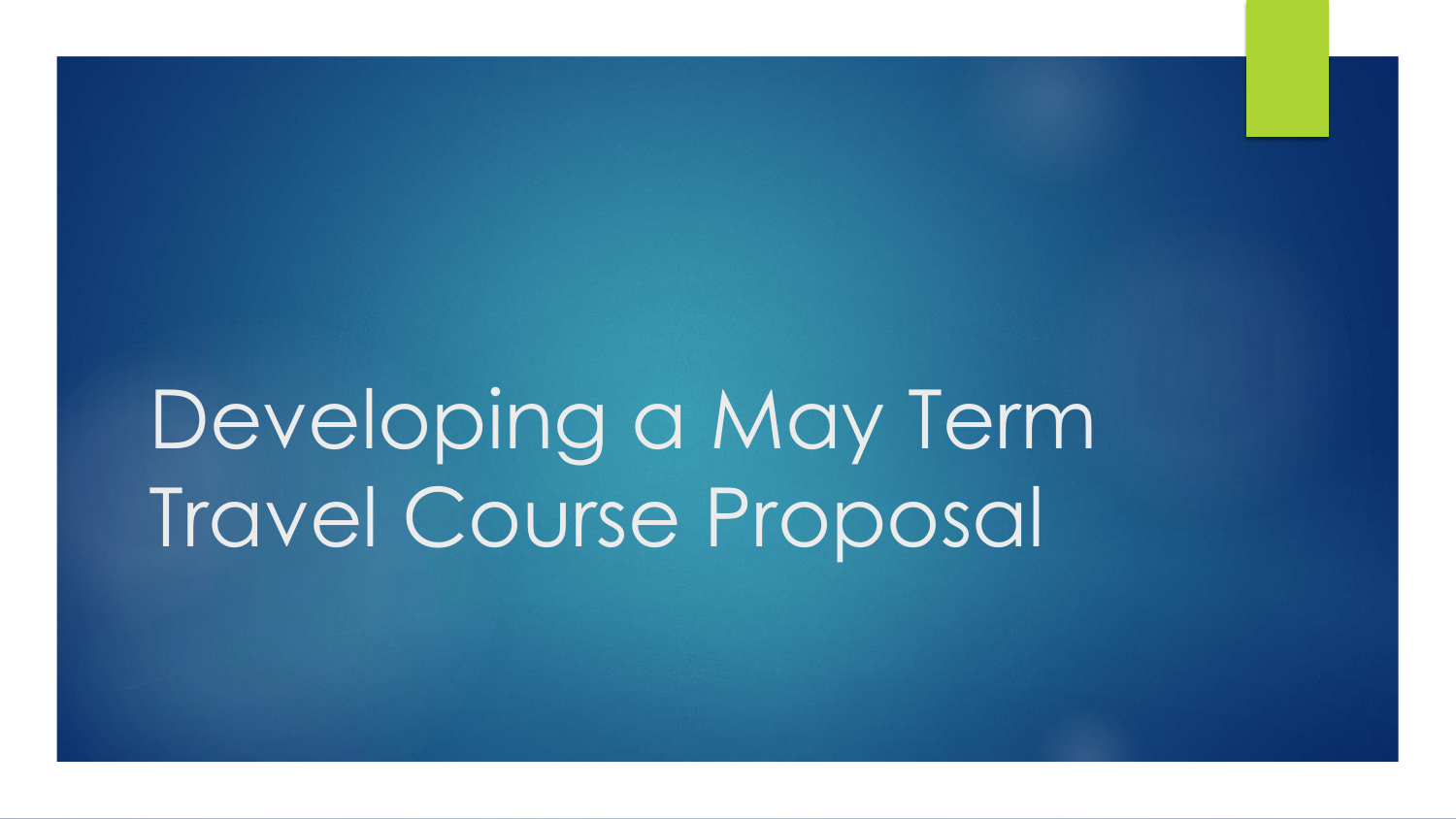

- What is a May Term Travel Course? Who can submit a proposal?
- **Developing a Successful May Term Travel Course Idea**
- What is the timeline for course development?
- How to Access May Term Travel Course Online Application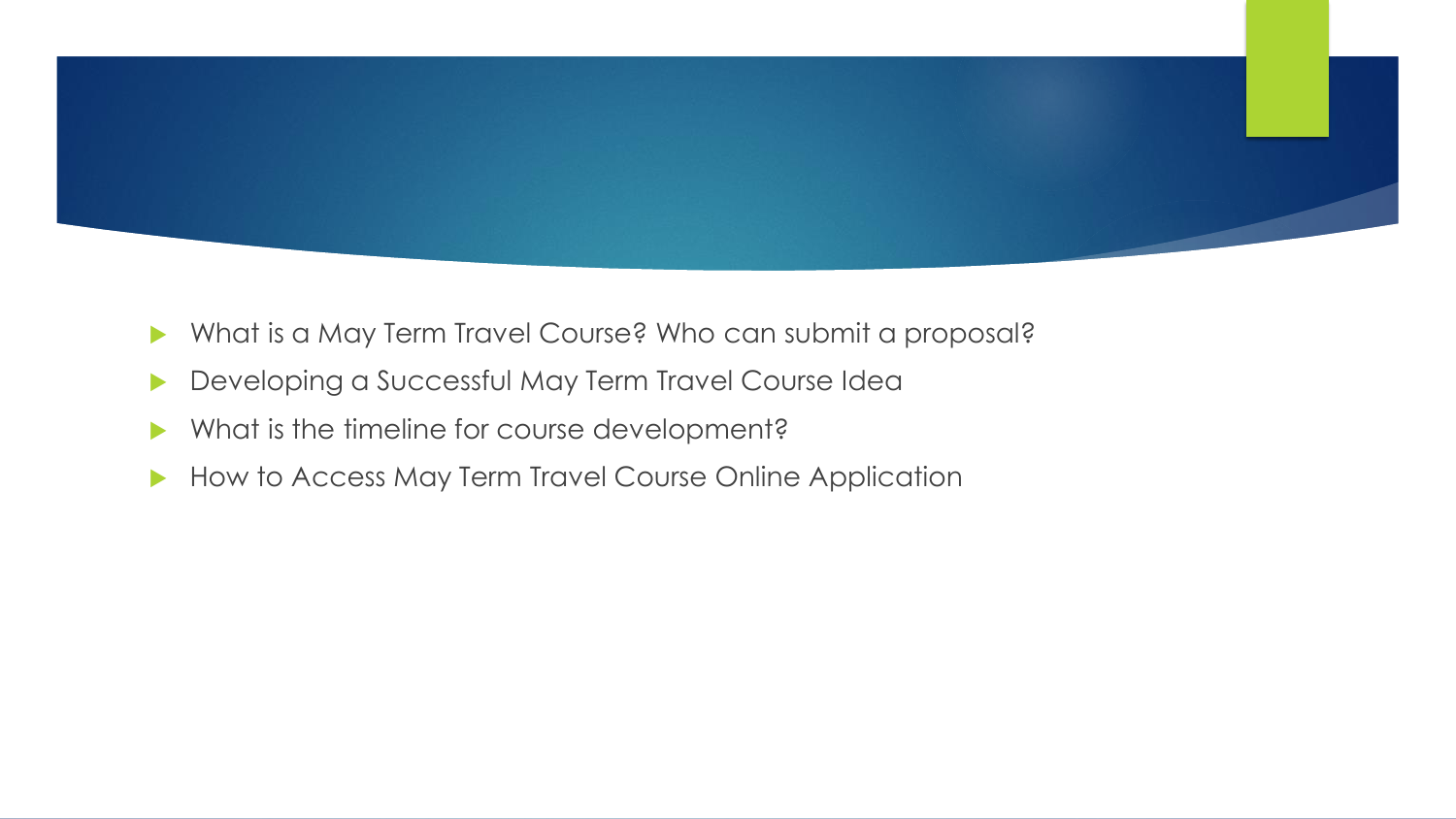# What is a May Term Travel Course?

- Experiential in practice, these courses are frequently interdisciplinary in design and offer distinct opportunities for exploratory and creative course content. The mixture of travel, experiential learning and interdisciplinary design allows for a series of study options that are unique in composition and provide educational opportunities that are not possible during regular semesters.
- May Term Travel Courses either fully take place away from the university or offer a split model where courses are divided between a period of on-campus study, with a minimum of 14 days off-campus. Courses can be domestic or international. The average class-size is 14-15 students per course.
- Only tenured, tenure-track and term-track CAS faculty are eligible to reach a May Term Travel Course.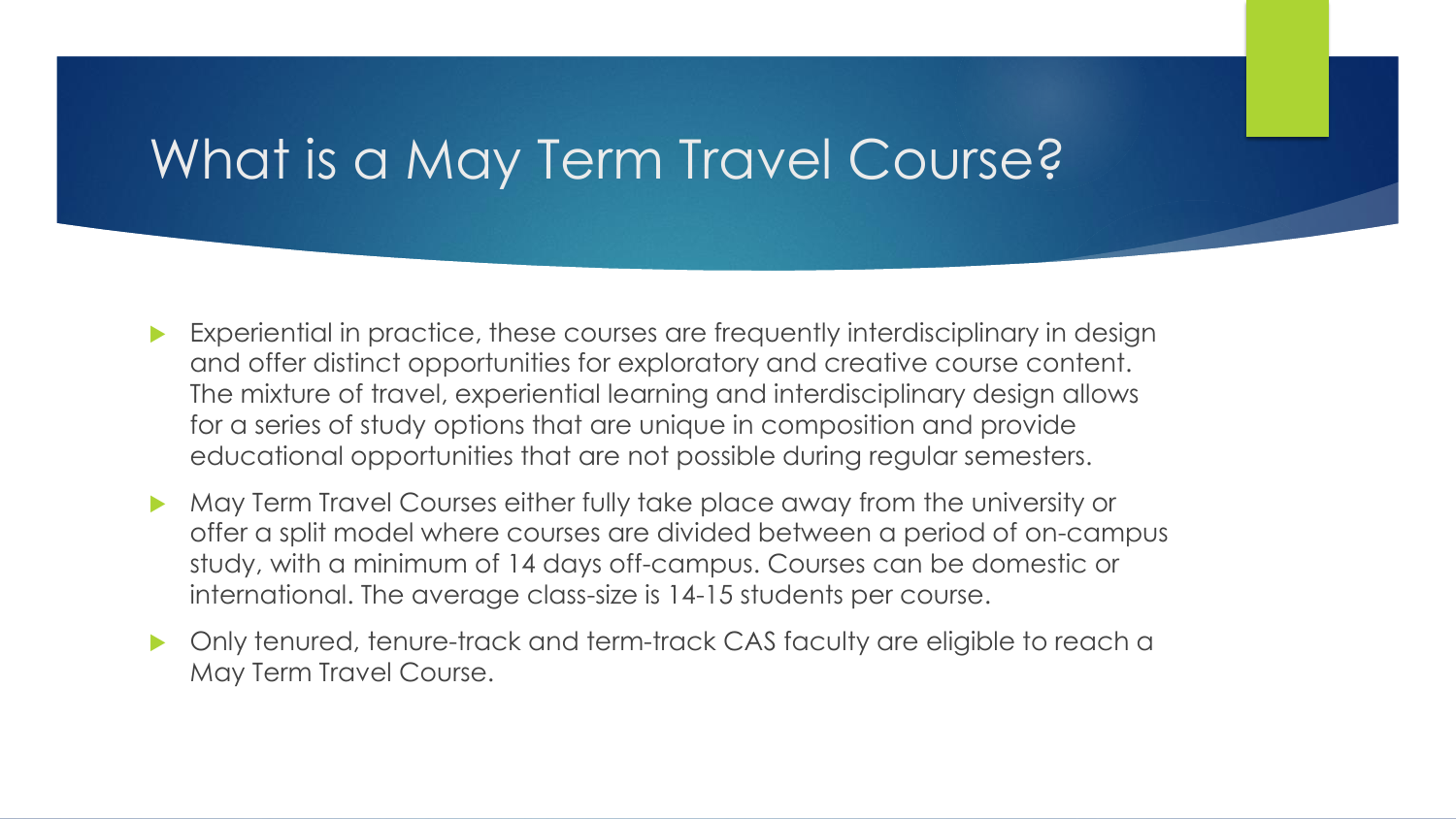## Developing a Successful MTT Course Idea

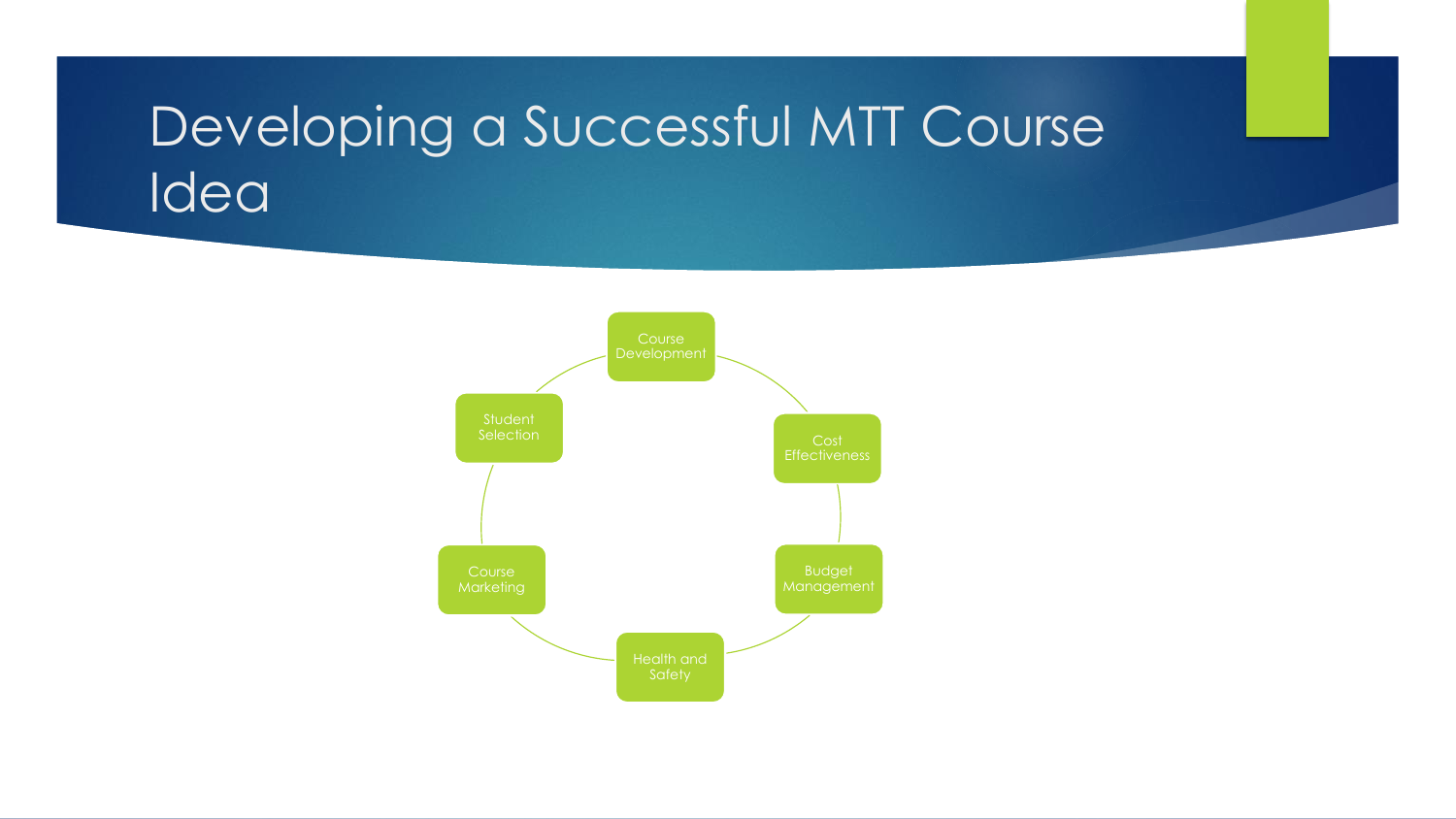

#### Course Development

- Course meets student needs/interests and is approved for (LAI, Johnston, etc.)
- Support from within department
- Utilizes course location (guest lectures, excursions, etc.)
- Who is involved in course development? Faculty, program provider
- Role of course assistant

#### Cost Effectiveness

- What does course fee include? Required – insurance if international destination, housing, excursions, etc. Optional - group meals
- What will student out of pocket expenses be? (airfare, visa, vaccinations, meals, etc.)
- Financial aid and scholarships are limited for May Term Travel Courses
- How many students needed to make price point appealing for students?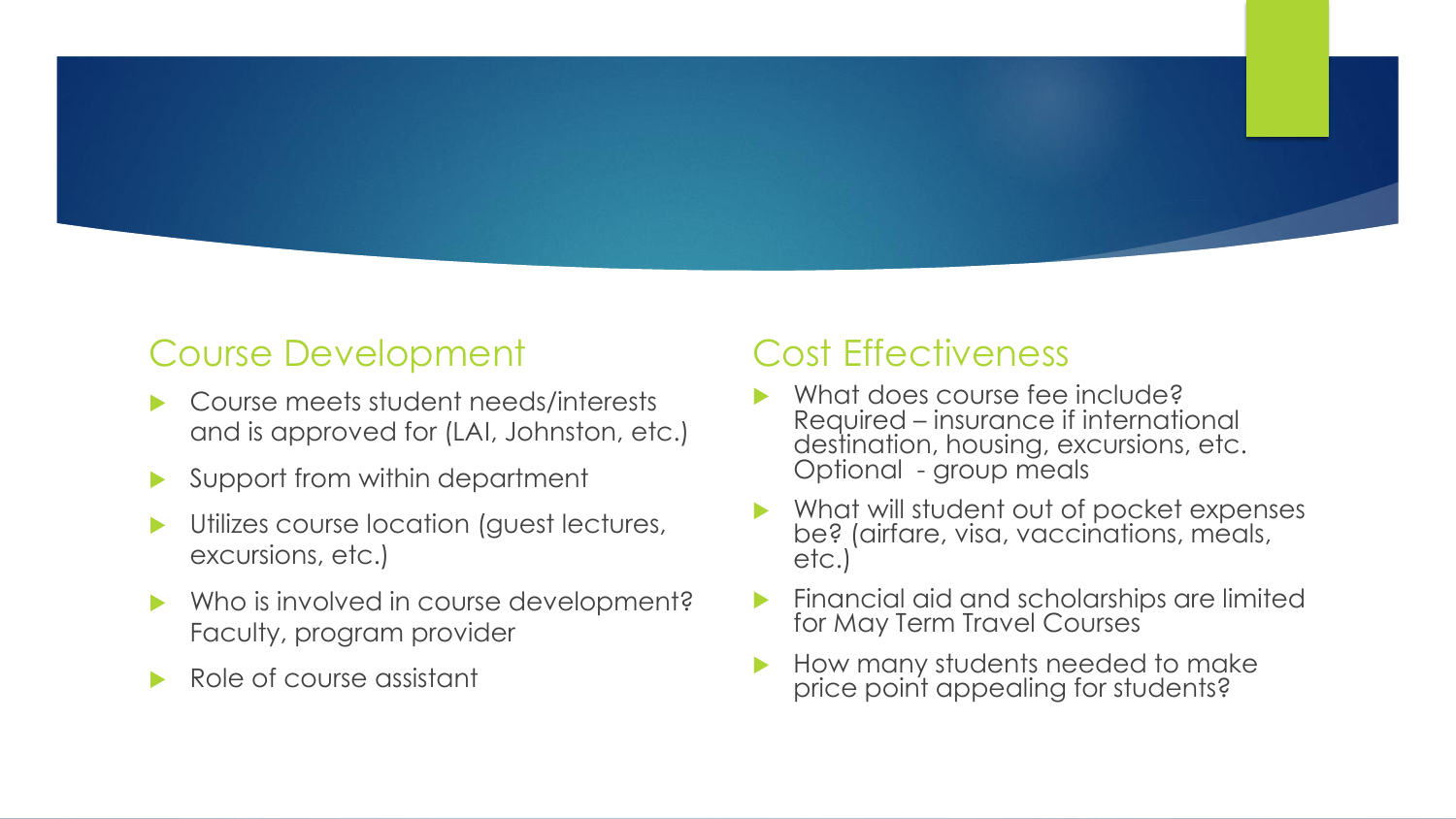

### Budget Management

- Money from course comes from student course fees
- ▶ Overspending of budget comes from departmental budget not CAS Study Away
- **Remaining funds**
- **Contingency fees in budget**
- Responsible for payment of course expenses and reconciling expenses after course ends
- University credit card

### Health and Safety

- Is proposed location a level 1 or 2 with State Department?
- Familiarity with location and on-site resources to assist with emergency management
- Student conduct/Title IX/reporting
- Importance of role of course assistant
- Student preparation in pre-departure meetings (academic, cultural, identity, logistically, etc.)
- Expectation setting for course participants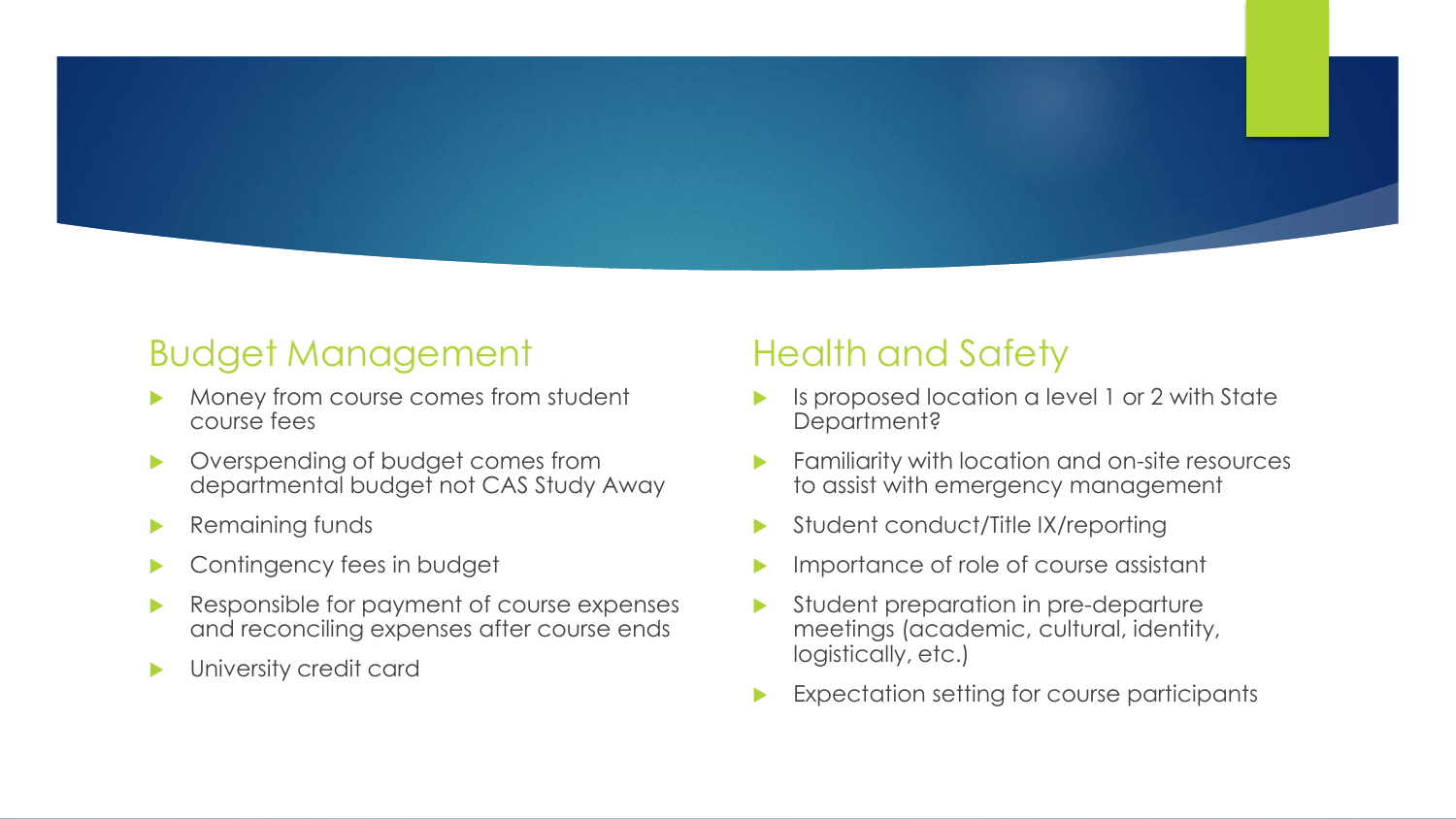

### Course Marketing

- Flyer on CAS Study Away May Term Travel Course Webpage
- May Term Travel Fair organized by CAS Study Away Office
- $\blacktriangleright$  Info Sessions run by faculty
- In class promotion organized by faculty
- CAS Study Away social media promotion

#### Student Selection

- Process of student selection is managed by faculty leader
- Considerations minimum number needed to meet budget projections, single room add on costs, benefits student would bring to group
- Some ways faculty determine participants interviews, required information sessions, etc.
- Clear communication with students on course fees, out of pocket expenses, withdrawal process and deadlines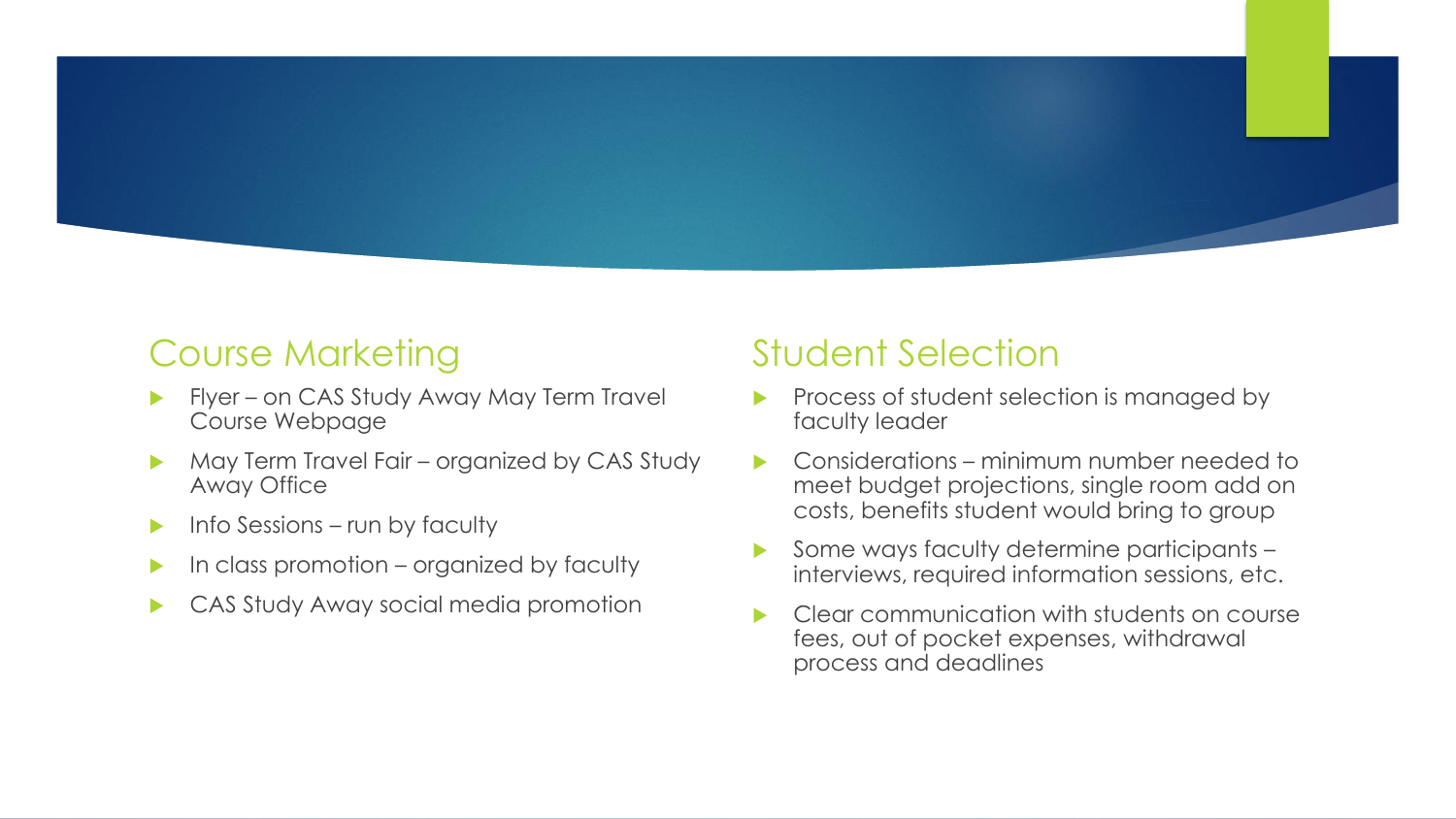## Timeline for MTT Course Development

Spring Semester/Summer Year Prior to MTT course

- **March 31st MTT Course proposal due**
- April Notification of proposal status
- Summer Course approved for LAIs, Johnston, etc.
- Summer Finalization of Per Student Cost and Program Flyer

Fall Semester

- Early September May Term Travel Fair
- Early to Mid-October -MTT Course Risk Management Workshop
- Mid-October Student Selection Completed
- ▶ Late October/early November Student Registration in MTT Course/Student charged MTT course fee

Spring Semester Thru MTT Course

- February Meeting with Business Office about managing course budget
- **February/March –Spring semester student** pre-departure meetings and collection of student emergency information
- Spring semester payment of deposit, course expenses, etc.
- May Term course runs
- One week after return to campus course expenses reconciled; must be by mid-June, at latest